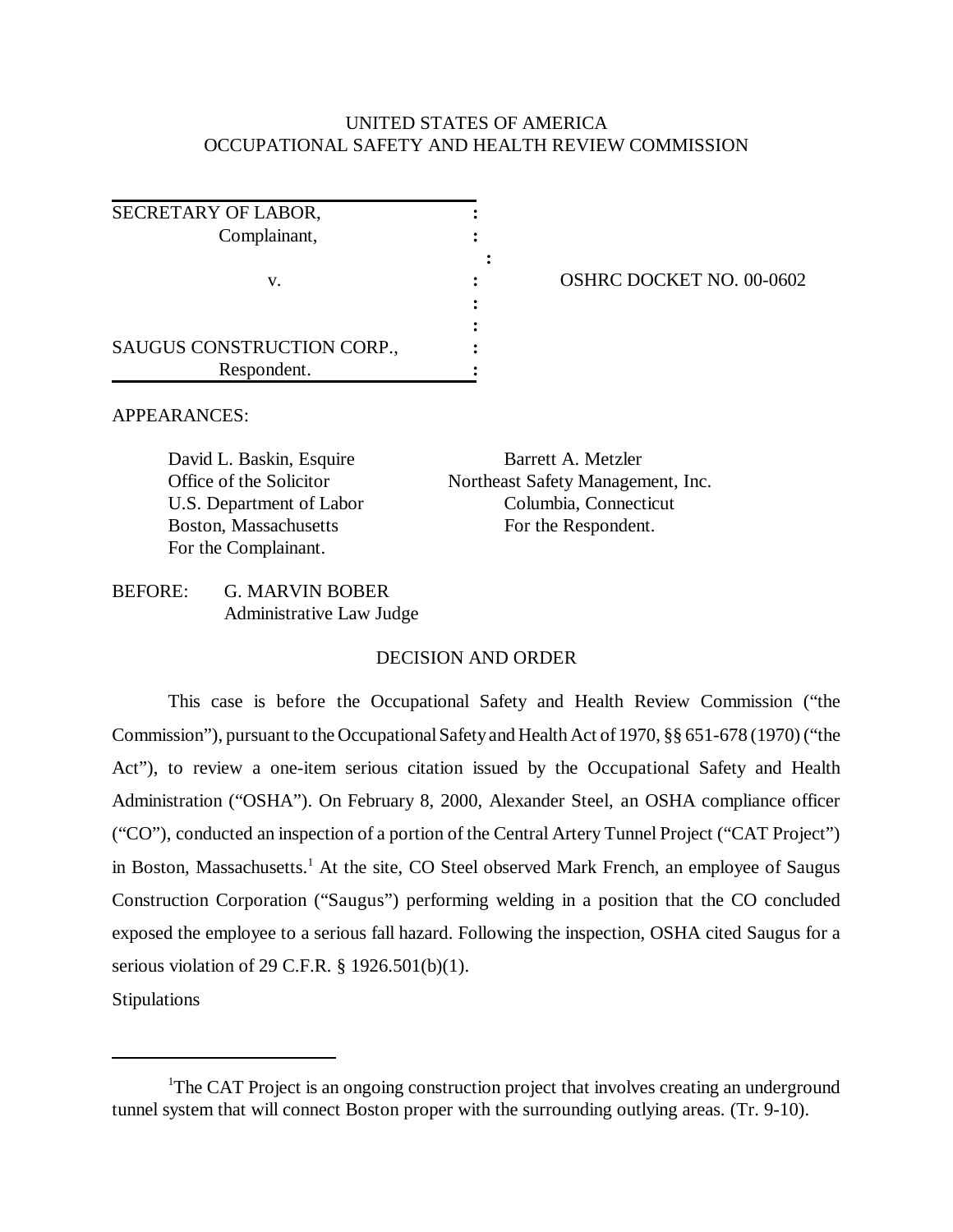At the trial, the parties agreed to the following stipulations:

1. The Commission has jurisdiction in this matter.

2. The Respondent is a corporation engaged in steel erection.

3. The Respondent is an employer engaged in a business affecting commerce.

The Relevant Testimony

CO Steel testified that the area of the CAT Project he inspected was designated as "C15A2" and that the referral OSHA had received about the site had to with materials from an existing roadway or bridge falling down on workers in an excavation below. He further testified that the area involving Saugus was the ground-level "Bent 13" section of the site. (Tr. 11-13). When asked what he saw relating to Saugus, the CO responded as follows:

> A: Well, as I was walking through the site looking at the conditions for the general contractor, I observed an employee ... doing some welding, some cutting, who was laying with his body over [a] steel beam with his head over this excavation, which was somewhere between 18 and 20 feet in depth. I looked at him; he was not that far away. The point that I asked, Was he tied off? Does he have any fall protection there? I do not want to see him fall 18 to 20 feet. (Tr. 15).

After asking the general contractor's representatives to get the employee's foreman, the CO photographed and videoed the welder. When the Saugus foreman, Mr. Pedicini, arrived, the CO told him what he had seen, and Mr. Pedicini stated the employee should have been tied off. The CO also spoke to Mark French, the employee, who said he had been doing some welding on a soldier beam; Mr. French also said he had a harness but was not using it because he did not think he needed it. CO Steel noted there was no safety net in the excavation and that the 16 to 18-inch-wide steel horizontal beam Mr. French was laying or leaning across to work was not a guardrail because it was 30 to 32 inches high and guardrails should be 42 inches in height. CO Steel also noted that there was a wooden work platform 4 to 5 feet below the area where Mr. French had been welding but that the platform did not protect him as he had been working to the left of it.<sup>2</sup> (Tr.15-24, 34, 41-46).

<sup>&</sup>lt;sup>2</sup>The CO said that C-1-2, his photos showing Mr. French standing over the platform, were taken after Mr. French had moved from the steel beam he had been laying on; C-3, the CO's video, likewise does not show the violation but only the working conditions at the site. (Tr. 21-25, 31).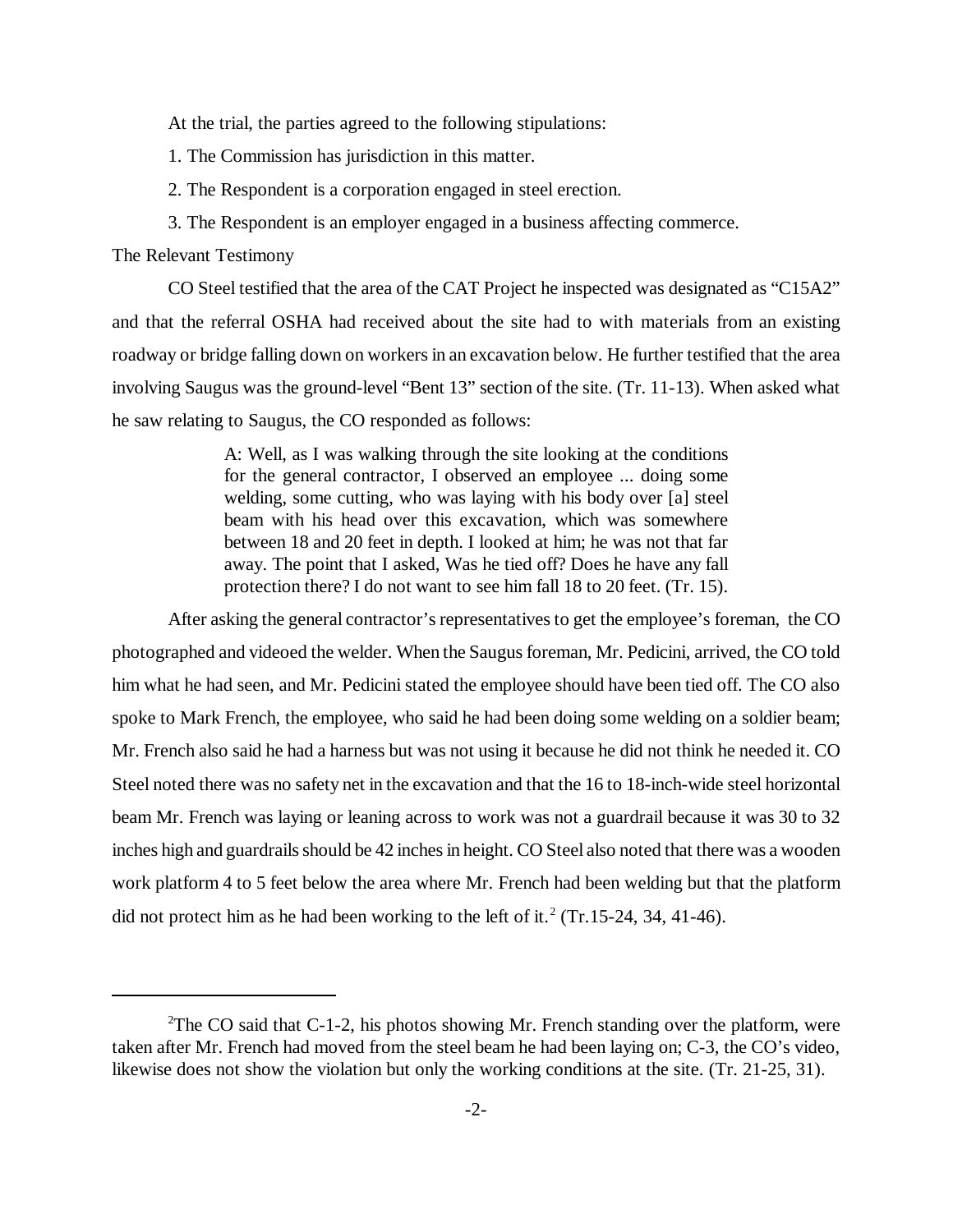CO Steel said that the cited standard requires employees on walking/working surfaces with unprotected edges 6 feet or more above lower levels to be protected from falling, and he defined a walking/working surface as "any surface upon which an employee may walk or work." (Tr.36-37). When asked about the walking/working surface in this case, the CO stated as follows:

A: It was two planks, which he was standing on.

Q: Now, did you actually, in fact, see him standing on those planks? A: No, I did not.

Q: So, you do not know where he was standing at the times you observed the violation.

A: I know where he was standing because when I went over to him after I observed him I saw where he was standing.

Q: How could that be? You were not there.

A: He told me where he was standing.

Q: He pointed out exactly where he was standing?

A: No, we talked about the planks. That is what he was standing on when he was performing his work.

Q: Where were those planks in relation to the soldier beam?

A: Adjacent to it.

Q: Perfectly adjacent or at some distance?

A: I have no idea.

Q: So, you do not actually know where he was standing in relation to the beam.

A: No. (Tr. 37-38).

The CO further explained why he believed the standard was violated, as follows:

Q: If he is standing on the ground and he has a beam between him and the fall area, why was this citation issued?

A: Because he was leaning over that beam to perform his work.

Q: But he had his feet on the ground.

A: He can still fall.

Q: I am asking you why this standard applies in this case. If he has his feet on a walking/working surface and he has a beam between him and the fall why [was] this standard violated?

A: Because the fall was greater than 6 feet.

Q: What fall?

A: Over the edge of the beam and to the bottom of the excavation.

Q: The standard says any walking/working surface without a protected edge. The beam is not the walking/working surface. You have admitted that.

A: The beam is not the protective edge either.

Q: Why?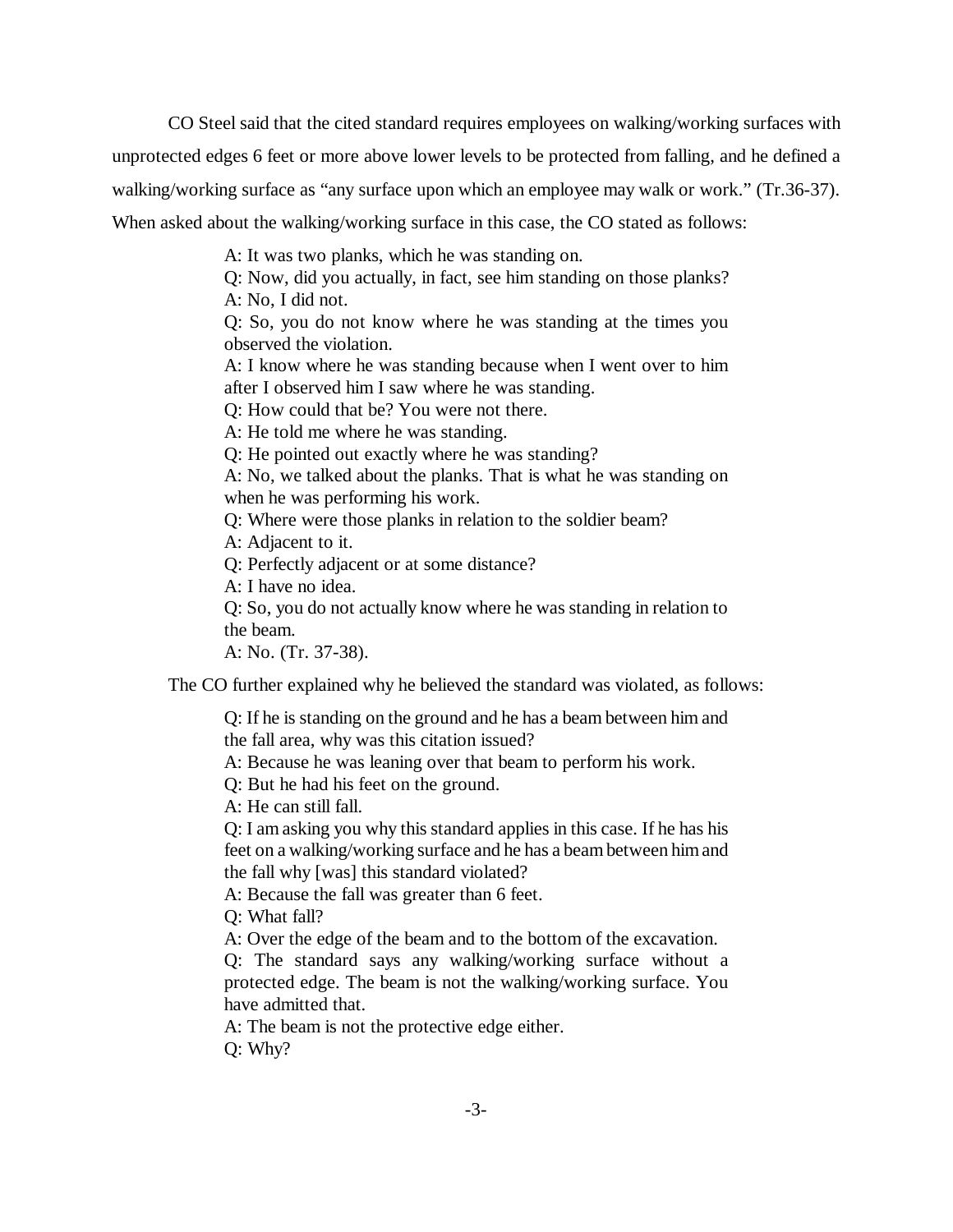A: Because it is not high enough to be used as a guardrail.

Q: How did you determine that?

A: Because I observed the employee, where that beam was in relationship to his body. (Tr. 38-39).

\*\*\*

Q: If the standard says an unprotected edge and there is a beam in that location that meets the requirements of a protected edge, what difference does it make under the standard?

A: Because it was not a protected edge.

Q: Why not?

A: Because it was not high enough.

Q: How did you determine that?

A: By the employee and by the height of the steel beam above the planks.

Q: How did you determine that?

A: By the superintendent telling me approximately what the height of that beam was above grade.

Q: So you have no idea what that beam's height was.

A: No. (Tr. 39-40).

In an exchange with the undersigned as to where Mr. French was standing while welding the

soldier beam, CO Steel responded as follows:

Q: He was on the truck side. That is where his feet were, on the truck side.

A: Yes, sir.

Q: He was leaning over.

A: Yes, sir. (Tr. 50).

\*\*\*

Q: Okay. Now, from 40 feet away you do not know what he was standing on though.

A: My initial observation, no.

Q: Okay. It is your testimony that from that distance and actually you said that it could have been 60 or 80, but let us stay with 40.

A: Correct.

Q: You say the fact that he was leaning over here did not provide him with fall protection.

A: Absolutely.

Q: The reason being....

A: There was no harness on and that really was, well, whether you want to look at that acted as a guardrail or did not act as a guardrail, the ... fact ... is that he was definitely exposed to a fall to the ground. He had a harness in his truck. It was not used. He was actually laying on top of that beam. Now, when he stood up, Your Honor ... that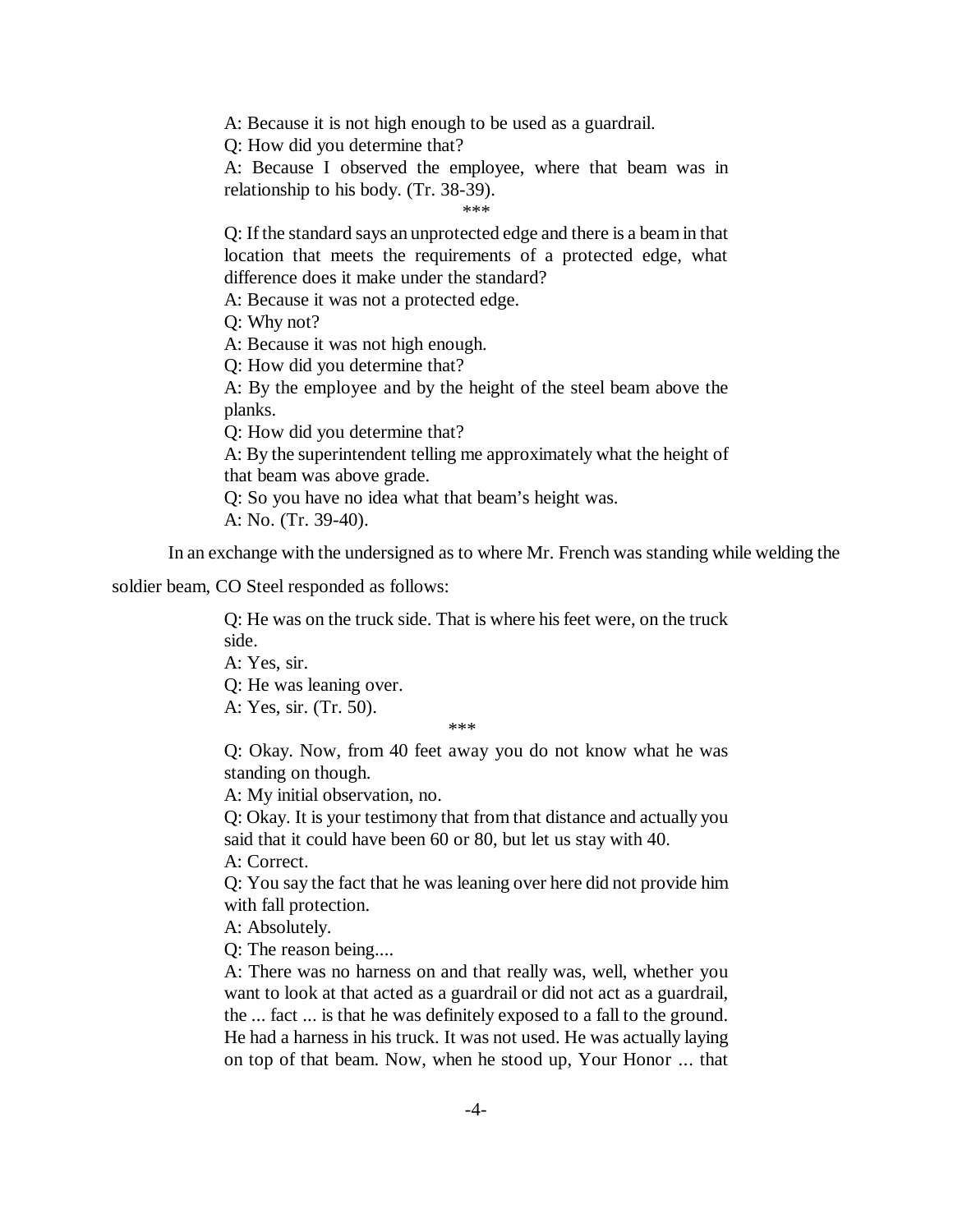beam came approximately to here on him. So when he went to lay on the steel beam and do the work, he was laying like this doing his welding and my picture of him was going off that edge. (Tr. 50-51).

Mark French testified that when the CO saw him he had been "burning a run-off tab off a weld he had put on" the soldier beam. He further testified that R-2 was a "posed photo" of him in the position he had been in when the CO had observed him and that Kerry Fears, the safety director for Saugus, had taken R-2 a day or two after the inspection.<sup>3</sup> (Tr. 58-63). Mr. French answered the following questions about what R-2 showed:

> Q: Is that the position you were in at the time of the inspection when you believe the compliance officer found you in violation? A: Yes, pretty much, except I was just laying down, my belly was down, I just put my hand on the outside to get rid of, get rid of the molten [metal] that was on caught on some wood and it was smoking. So, I just wiped [it off with] my hand so it would not fall in the hole. (Tr. 59-60).

> > \*\*\*

Q: Does this photo correctly depict the scene as you remember it at the time of the inspection?

A: Yes. (Tr. 62).

\*\*\*

Q: Is that where your feet were on the day of the inspection or were they closer into the beam?

A: I would say that is where they are.... (Tr. 64).

\*\*\*

Q: Now you stated that this depicts the work you were doing on the day of the inspection, is that correct?

A: Right.

Q: That work was taking place directly in front of you? A: Yes.

Q: Was that work taking place inside the beam or on the street side of the beam?

A: It would be on the inside of the beam. I guess, a run-off tab is on the edge. See where my head is. That is where I was burning. See that weld is parallel to that right there. Just follow where my hands are.

Q: Would you mark the legal copy with an x as to those points?

\*\*\*

 $2^2$ Mr. Fears agreed he had taken R-2 a day or two after the inspection and that, based on what Mr. French told him, it showed Mr. French where he had been when the CO saw him. (Tr. 54-57).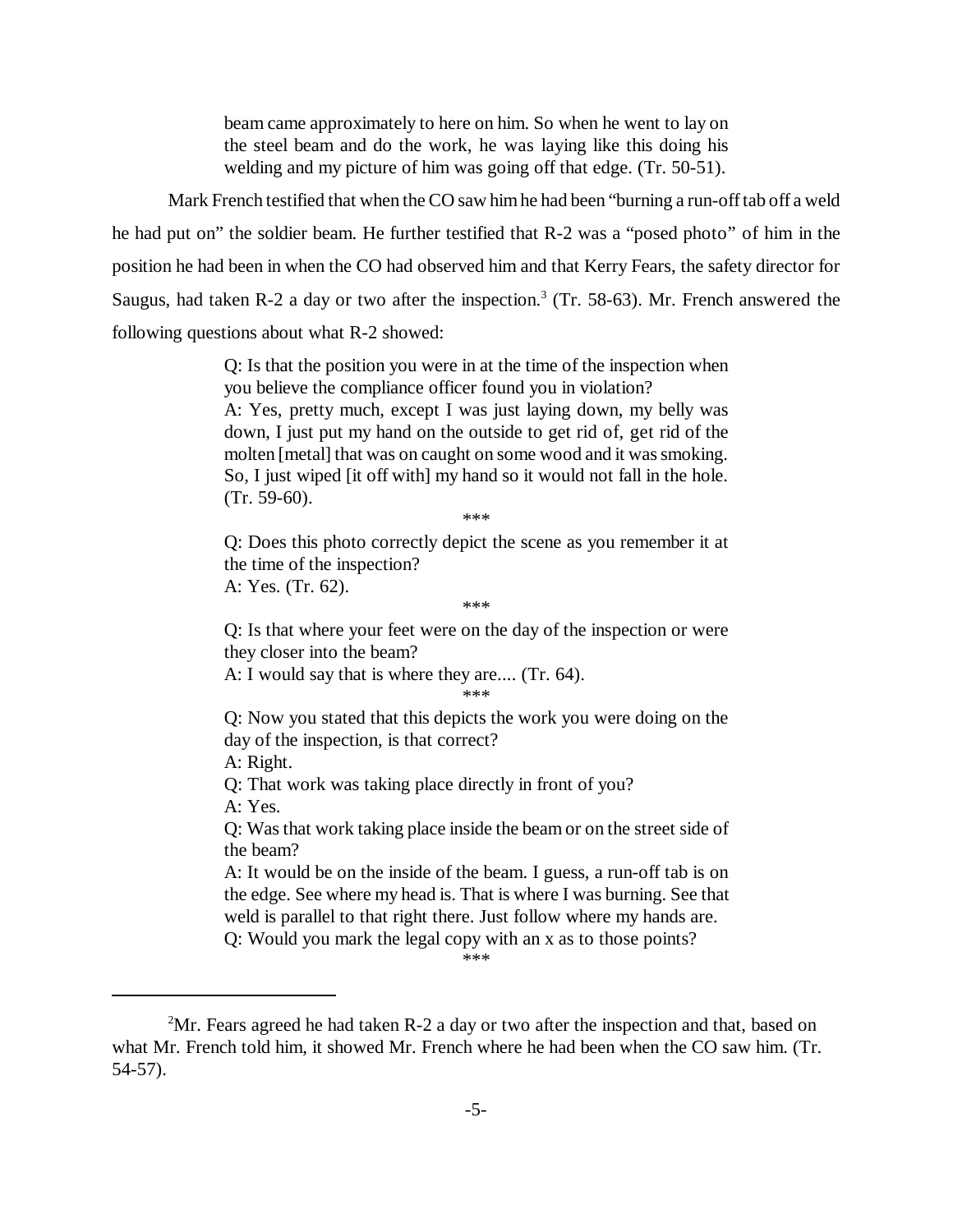A: You see it has run-off tabs on all four corners. There would be one there, one there, one on the inside, and one right there, parallel with that one.

Q: Would you put an x right there?

A: I will put it where my head is. If you are going level with that, it is right above there on the beam. It would be on the inside. (Tr. 65).

## DISCUSSION AND CONCLUSION

Item 1 of Citation 1 alleges a serious violation of 29 C.F.R. 1926.501(b)(1) and proposes a

penalty of \$3,000.00. The cited standard provides as follows:

Unprotected sides and edges. Each employee on a walking/working surface (horizontal and vertical surface) with an unprotected side or edge which is 6 feet (1.8 m) or more above a lower level shall be protected from falling by the use of guardrail systems, safety net systems, or personal fall arrest systems.

The citation alleges a violation of the standard in that:

Employee was exposed to serious fall hazards while burning and welding an extension section of steel soldier beam, where employee was not wearing and using a fall arrest system, to prevent a possible fall in excess of 18 feet to the bottom of the future road way.

In order to establish a violation of a specific standard, the Secretary must show: (a) the standard is applicable to the cited condition; (b) the employer's noncompliance with the terms of the standard; (c) the employees had access to the violative condition; and (d) the employer had actual or constructive knowledge of the conditions (i.e., the employer either knew or could have known of the conditions with the exercise of reasonable diligence. Armstrong Steel Erectors Inc., 19 BNA OSHC 1630, 1632 (No. 97-0250, 1999); Halmar Corp., 18 BNA OSHC 1014, 1016 (No. 94-2043, 1997); Atlantic Battery Co., 16 BNA OSHC 2131, 2138 (No. 90-1747, 1994).

The first issue to resolve is whether the Secretary has demonstrated the applicability of the cited standard. Specifically, the question is whether the two planks the employee was standing on and the 16 to 18-inch-wide horizontal beam he was laying or leaning across to work, as shown in R-2, were "walking/working surfaces" within the meaning of the standard. A further question is whether there was an "unprotected side or edge" within the meaning of the standard. The Commission has set out the test in regard to standard applicability as follows: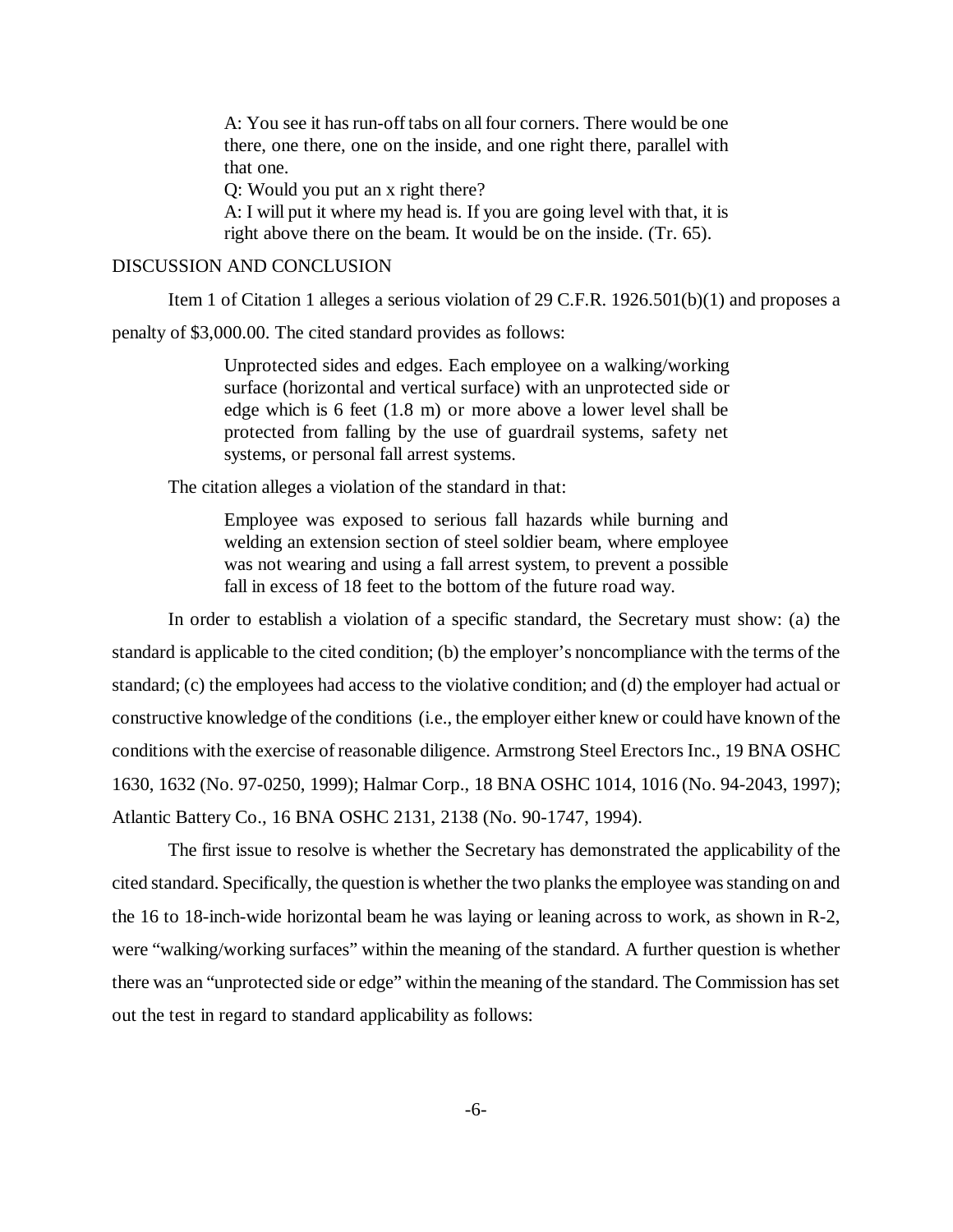It is well settled that the test for the applicability of any statutory or regulatory provision looks first to the text and structure of the statute or regulations whose applicability is questioned. If no determination can be reached, courts may then refer to contemporaneous legislative histories of that text. If this inquiry into the meaning of the text does not settle the question, the courts then defer to a reasonable interpretation developed by the agency charged with administering the challenged statute or regulation.

Unarco Commercial Prod., 16 BNA OSHC 1499, 1502-03 (1502-03, 1993); Kiewit Western Co. 16 BNA OSHC 1689, 1693 (No. 91-2578, 1994). The Commission has also held that standards should be given reasonable and common-sense interpretations. Globe Indus., Inc. 10 BNA OSHC 1596, 1598 (No. 77-4313, 1982).

Subpart M defines the term "walking/working surface" as "any surface ... on which an employee walks or works ... on which employees must be located in order to perform their job duties." See 29 C.F.R. 1926.500(b). OSHA has further explained this term as follows:

> OSHA has used the term "walking and working surfaces" instead of the existing term "floor" to indicate clearly that subpart M addresses all surfaces where employees perform construction work. The Agency has always maintained that the OSHA construction fall protection standards cover all walking and working surfaces.

59 Fed. Reg. 40672, 40681 (August 9, 1994).

In her brief, the Secretary asserts that the planks and the horizontal beam were both walking/working surfaces because the scope of the term "includes all areas upon which employees put their bodies and upon which they perform work."4 Based on the foregoing, it is the opinion of the undersigned that, under the circumstances of this case, a reasonable and common-sense interpretation of the standard is to conclude that the planks and the horizontal beam both constituted walking/working surfaces within the scope of the cited standard. Regardless, for the reasons set out below, I find that the Secretary has not shown that there was an unprotected side or edge within the meaning of the standard.

<sup>&</sup>lt;sup>4</sup>In support of her position, the Secretary refers to Davy Songer, Inc., No. 95-648, a judge's decision issued on November 24, 1995. This decision was not reviewed by the Commission and thus has no precedential value. Leone Constr. Co., 3 BNA OSHC 1979, 1981 (No. 4090, 1976).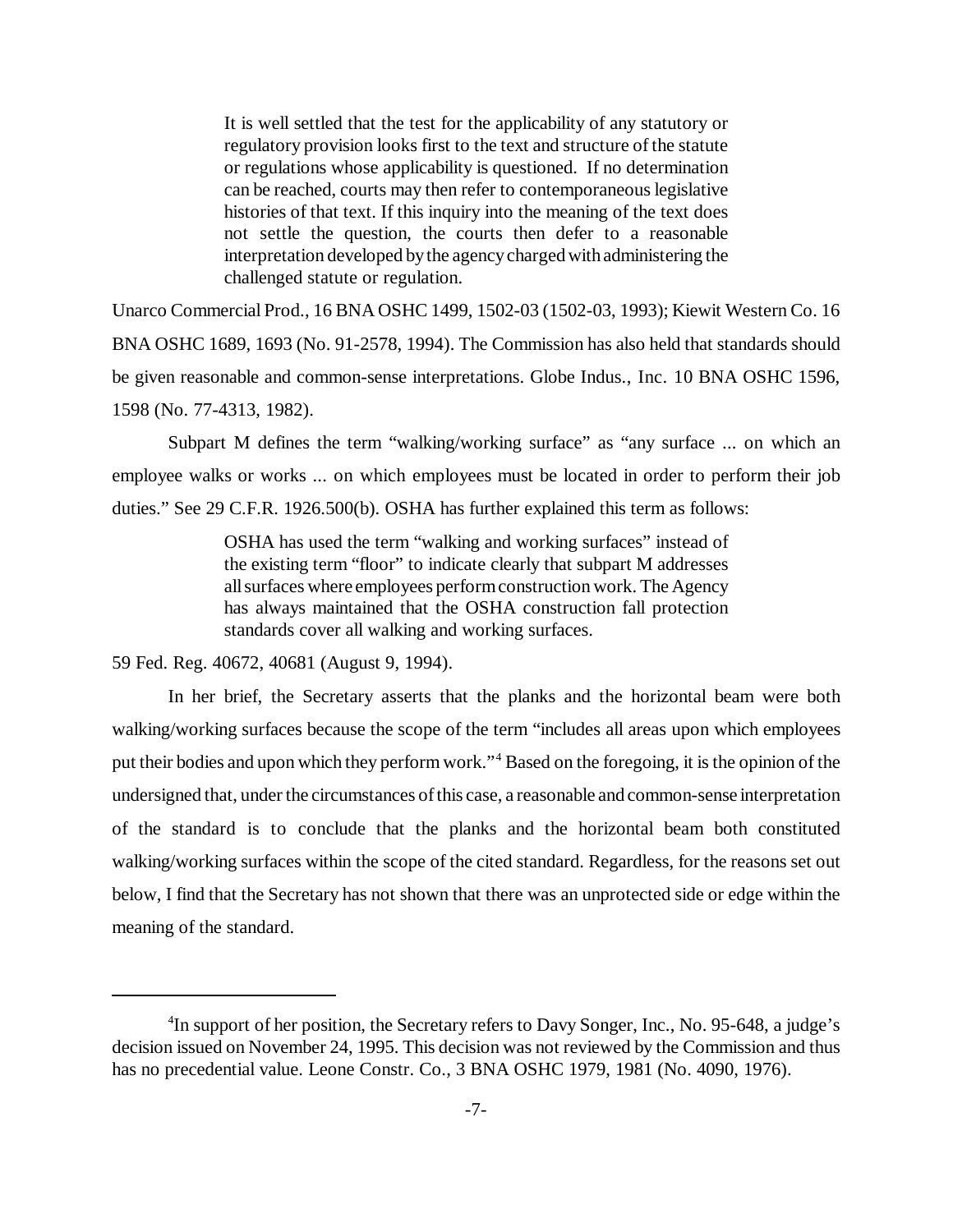The plain language of 29 C.F.R. 1926.501(b)(1) states that employees on walking/working surfaces with unprotected sides or edges 6 feet or more above a lower level must be protected by guardrails, safety nets or personal fall protection. CO Steel specifically testified that the horizontal beam on which Mr. French was laying or leaning to work was not a guardrail because guardrails should be 42 inches high. (Tr. 24). However, Subpart M defines "unprotected sides and edges" as those "where there is no wall or guardrail system at least 39 inches (2.0 m) high." See 29 C.F.R. 1926.500(b). Moreover, in my view, the Secretary has failed to establish that the horizontal beam in this case was not 39 inches high.

CO Steel initially said that the beam was "at least ... 30 inches" above the planks Mr. French stood on. (Tr. 23). CO Steel also said that the beam was "not high enough to serve as a guardrail," based on his observing where it was in relation to Mr. French's body, but he then admitted he had "no idea" what the beam's height was. (Tr. 39-40). When asked how he determined the beam's height, the CO stated that "the superintendent ... said [it was] probably 30 to 32 inches, somewhere in that ballpark." (Tr. 46). However, the CO did not clarify whether "the superintendent" he referred to was the general contractor's superintendent, who was with him when he observed the condition, or Mr. Pedicini, the Saugus foreman; thus, the statement of the superintendent cannot be found to be an admission of Saugus. (Tr. 15-17, 46). Mr. Pedicini's statement to the CO that Mr. French should have been tied off is likewise not probative in this matter; Mr. Pedicini did not see the employee when the CO did, he may simply have agreed with the CO in an effort to be conciliatory, and, in any case, Mr. French told the CO that he did not think he needed to be tied off. (Tr. 16-17, 20). Additionally, the CO viewed the cited condition from 40 to 80 feet away, and C-1-3, his photos and video, do not show the alleged violation.<sup>5</sup> (Tr. 21-25, 31, 42, 50-51). Finally, R-2, the "posed photo" taken a day or two after the inspection, shows Mr. French with his feet on the planks, his trunk across the beam, and his head just barely over the outside edge of the beam. Mr. French testified that R-2 correctly depicted the scene as he remembered it on the day of the inspection. (Tr. 62). I observed Mr.

<sup>&</sup>lt;sup>5</sup>Although the CO went over to where Mr. French was working to talk to him, his testimony about what he saw there was equivocal. (Tr. 37-40, 46). Further, while the Secretary put on a staged demonstration of what allegedly transpired at the site, using a table and chair at the hearing, I found this demonstration less persuasive than R-2 and Mr. French's testimony about R-2. (Tr. 33-35).-